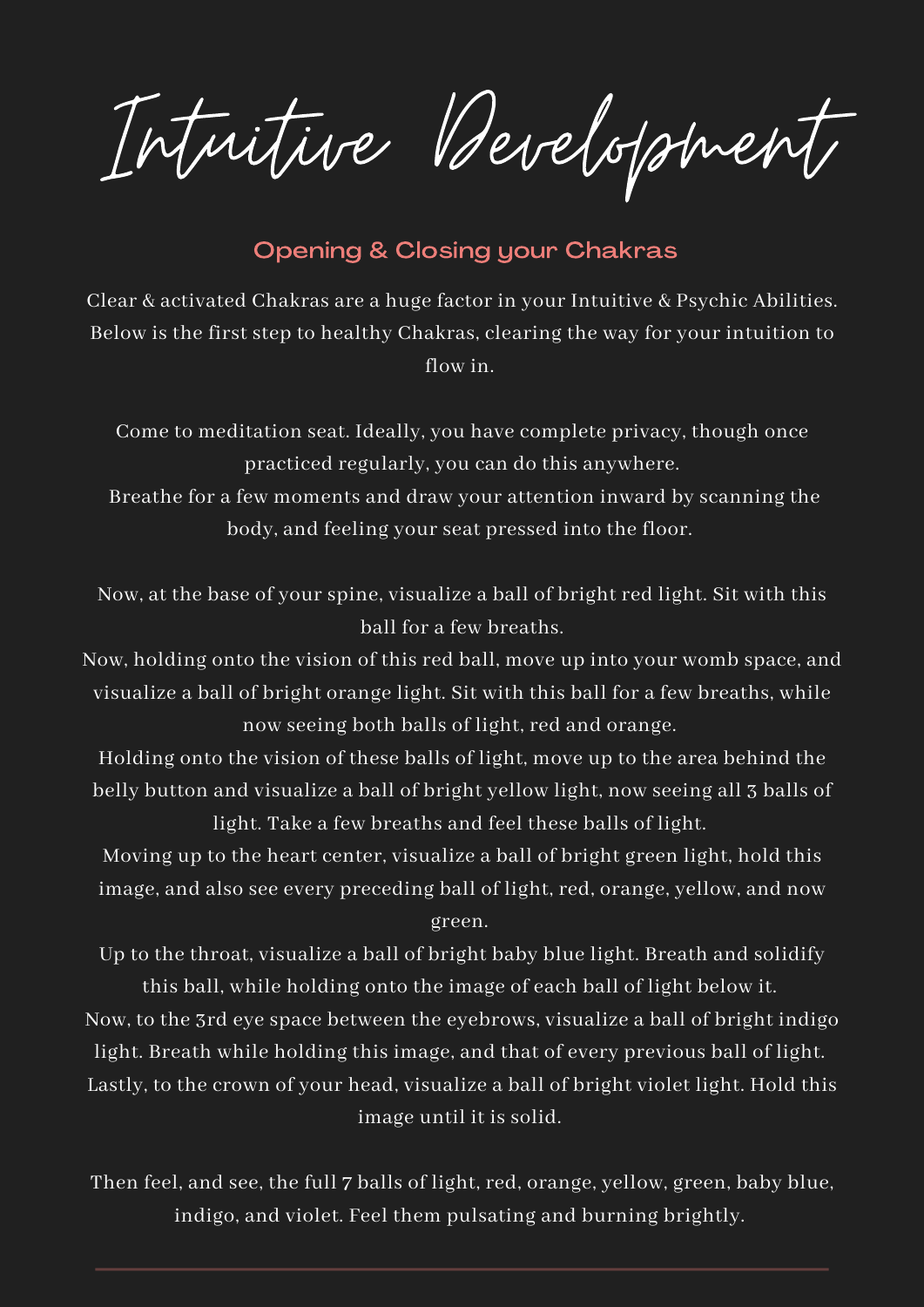Intuitive Development

Next, starting at the crown, the violet ball of light, watch the ball become smaller and smaller until it disappears, closing this, the Crown Chakra. Then to the 3rd Eye Chakra, the ball of indigo light, watch the ball become smaller and smaller until it disappears, closing the Chakra. Then to the Throat Chakra, the ball of baby blue light, watch the ball become smaller and smaller until it disappears, closing the Chakra. Then to the Heart Chakra, the ball of green light, watch the ball become smaller and smaller until it disappears, closing the Chakra. Then to the Solar Plexus, the ball of yellow light, watch the ball become smaller and smaller until it disappears, closing the Solar Plexus. Then to the Sacral Chakra, the ball of orange light, watch the ball become smaller and smaller until it disappears, closing the Chakra. Then to the final Chakra, the Root Chakra, the ball of red light, watch the ball become smaller and smaller until it disappears, closing the Chakra. It is very important to close the Chakras after working with them. Otherwise, this can cause unwanted physical reactions such as digestive issues, too much

energy, lack of sleep, and burnout.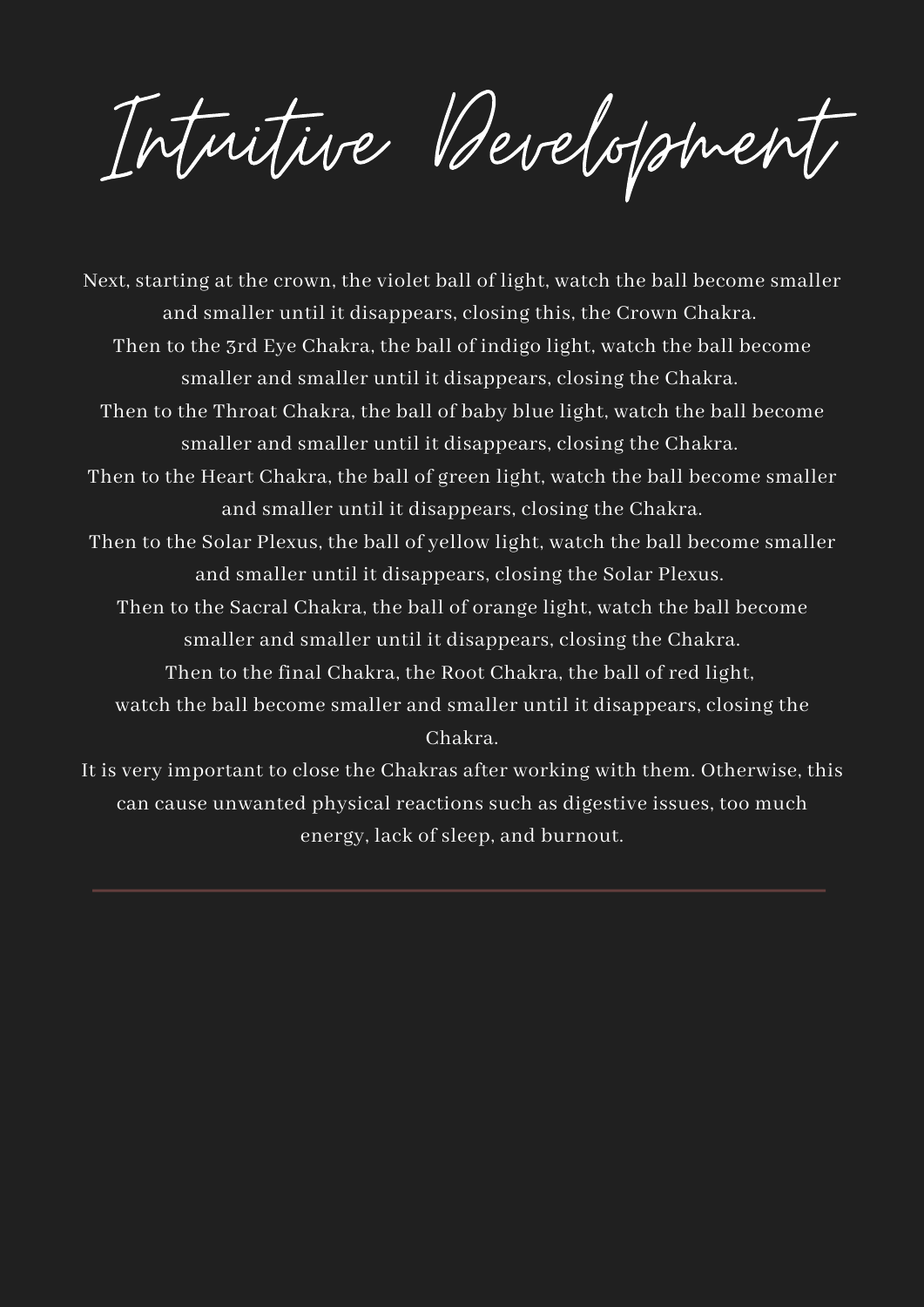Intuitive Development

The Head, Heart, Gut Technique

Your body is the vessel, the vehicle, the meat bag that carries your Spirit. You are a Spirit having a human experience.

With this truth in mind, there are centers in the body, sometimes known as Chakras or Meridians, which connect to our Spirit, and the Spirit, otherwise known as God, The Universe, the Powers at Be etc.

You have the ability to tap into these different centers, as each center holds a unique wisdom. You already use these centers everyday. Though being able to understand and separate each voice within your body will give you access and awareness of a higher wisdom, while being able to separate out the ego mind that feeds your fear and doubt.

The Head asks and answers the question, is it possible?

The Head is the rational mind, and overly practical. The brain, inside the head, is on auto-pilot. It takes very little into consideration when forming an opinion. The mind does not like to take risks, go out on a limb, or put the heart on the sleeve. The Head will fill you with anxiety and self doubt, poke holes in your ideas, tell you it's not worth it, you won't succeed, you'll be embarrassed. I am sure you are very familiar with the opinions of the Head, as we all are.

The Heart asks and answers, do I want to do this?

The Heart is where we feel and experience deep longing and desire. The Heart tells us what we truly want. The Heart feels and senses through your values and beliefs. The Heart asks if what you are wanting is in alignment with your Core Values. If it is something, deep down, you know you shouldn't be involved in, the Heart will sink and attempt steer you away. The Heart is the voice of you, your Spirit, your Higher Self, whom is filled with love and truth.